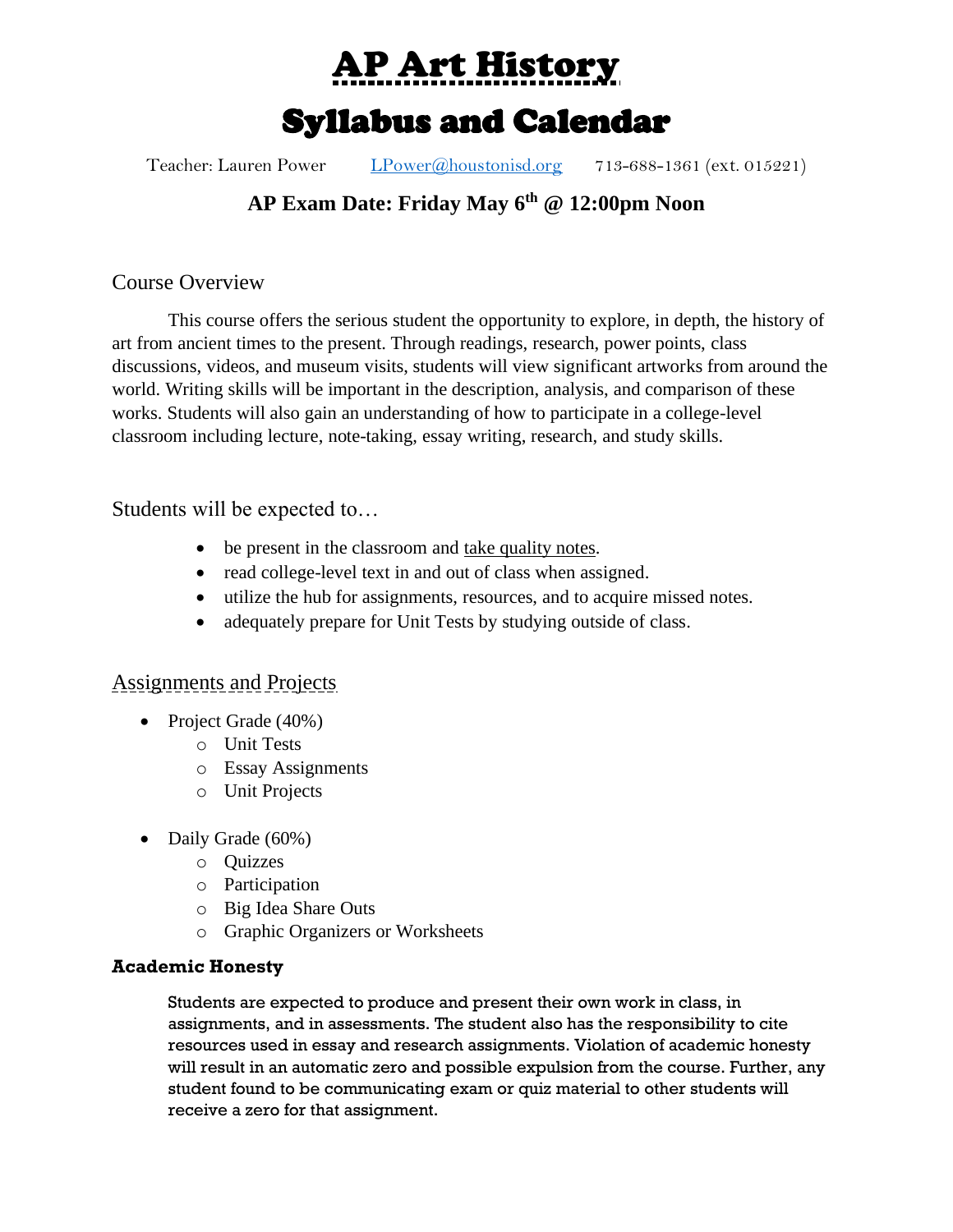## 2021-2022 Unit Calendar with Dates

### **Unit 1: Prehistory & Pacific Art Aug 23 – Sept 3, 2021**

Prehistory- Apollo 11 Stones, Running Horned Woman, Stonehenge

Pacific- Ahu'ula, Staff God, Moai on Platform, Tamati Wake Nene, Malangan, Hiapo Tapa, Navigation Chart, Queen Elizabeth II Presented with Tapa

### **Unit 2: African Art Sept 7 – 15, 2021**

Fang Byeri Figure, Nkisi, Wall Plaque from Oba's Palace, Ndop of Mishe, Ashanti Stool, Lukasa Memory Board

Masks- Mblo, Bundu, Pwo, Aka

#### **Unit 3: Indigenous Americas Sept 20 – Oct 1, 2021**

South America- Chavin, Machu Picchu, Al Toqapu Tunic, Cusco City

Mesoamerica- Lintel @ Yaxchilan, Templo Mayor, Feather Headdress

Native North America- Mesa Verde, Black on Black Vessell, Bandolier Bag, Kwak Mask, Serpent Mound

#### **Unit 4: Eastern Religions** \*3 weeks **Oct 5 – 22, 2021**

Buddhism- Stupa @ Sanchi, Borobudur Temple, Jowo Rinpoche, Bamiyan Buddha

Hinduism- Shiva Nataraja, Lakshmana Temple, Angkor Wat

Islam- Kaaba, Dome of the Rock, Mosque of Masjid-e Jameh, Folio from Qur'an, Mosque of Cordoba, Taj Mahal, Mosque of Djenne, Ardabil Carpet, Pyxis of al-Mughira, Basin Baptistere, Alhambra

China- Terracotta Warriors, Funeral Banner of Lady Dai, Travelers Among Mountains, David Vases, Forbidden City, Chairman Mao en Route to Anyuan

Japan- Todai-ji, Night Attack, Ryoan-ji, Great Wave, White & Red Plum Blossoms

Korea- Gold & Jade Crown, Portrait of Sin Sukju

Iran- Court of Gayumars, Bahram Gur

India- Taj Mahal, Jahangir Preferring Sheikh

### **Unit 5: Asia Oct 25 – Nov 5, 2021**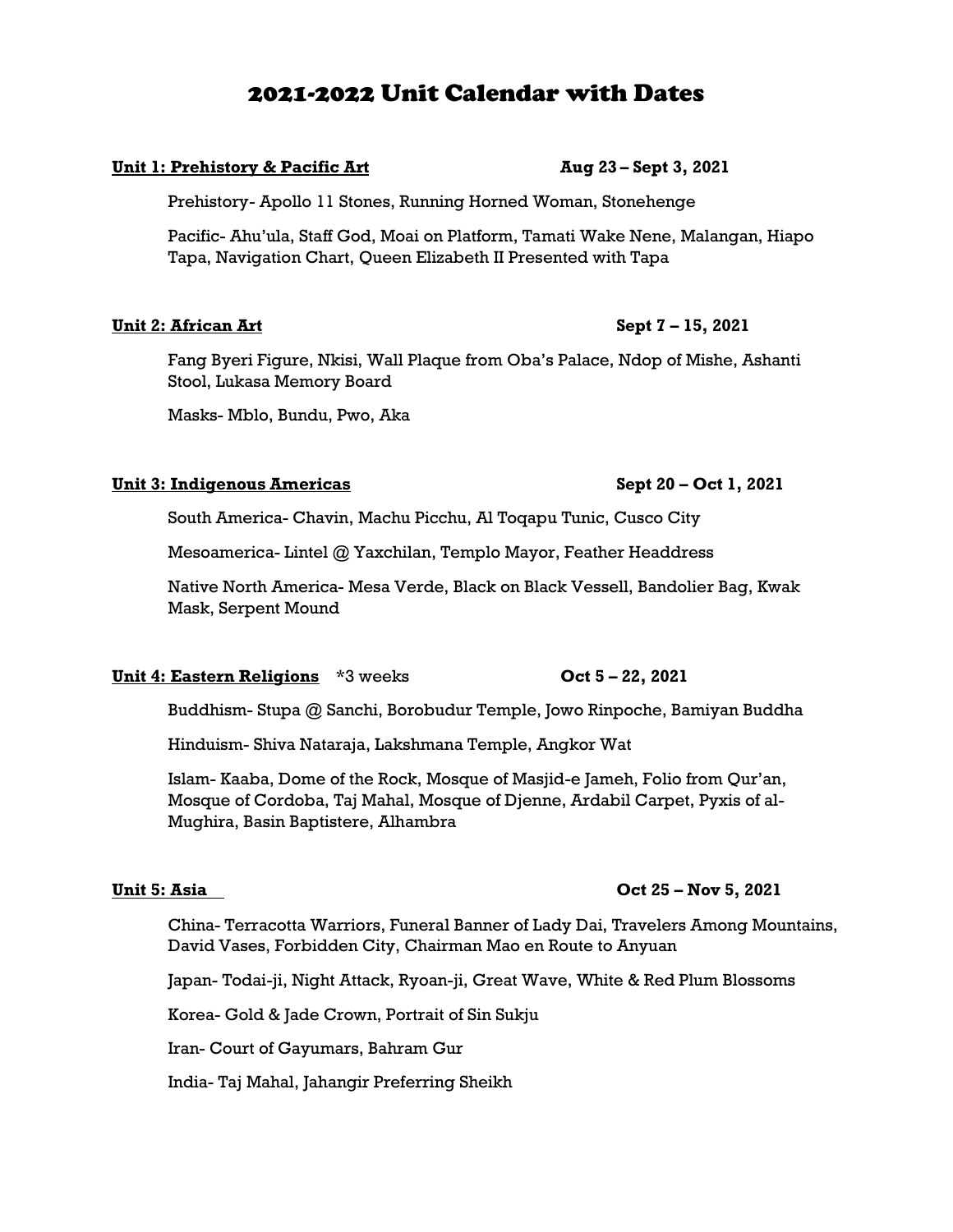### **Unit 6: Near East & Egypt Nov 8 – 19, 2021**

Near East- White Temple & Zip, Eshnunna, Standard of Ur, Code of Hammurabi, Lamassu, Audience Hall of Persepolis

Egypt- Narmer's Palette, Seated scribe, Pyramids, Menkaura & Queen, Temple of Amun-Re, Akhenaton, Tut's Sarcophagus, Last Judgment of Hu-Nefer

### **Thanksgiving Break Nov 22 – 26, 2021 \*Final Exam Review Packet**

#### **Unit 7: Ancient Mediterranean Nov 28 – Dec 10, 2021**

Greece- Agora, Anavysos Kouros, Kritios Boy, Niobedes Krater, Acropolis, Winged Victory, Great Altar of Zeus and Athena @ Pergamon, Seated Boxer

Etruscan- Sarcophagus of the Spouses, Triclinium Tomb

Rome- Doryphoros, Head of Roman Patrician, Alexander Mosaic, Augustus of Prima Porta, Colosseum, Forum of Trajan, Pantheon, House of Vettii, Ludovisi Sarcophagus

### **Winter Break & Final Exams Dec 13 – 31, 2021**

#### **Unit 8: Medieval Europe Jan 3 – 14, 2022**

Antique Rome-Catacomb of Priscilla, Santa Sabina

Byzantine- San Vitale, Hagia Sophia, Vienna Genesis, Virgin Theotokos

Romanesque- Church of St Foy, Bayeux Tapestry

Gothic- Chartres, Rottgen Pieta, Dedication Page

Late Medi- Arena Scrovegni

#### **Unit 9: Renaissance Jan 19 – 28, 2022**

Northern Renaissance- Annunciation Triptych, Arnolfini Portrait, Isenheim Altarpiece, Adam & Eve

Italian & High Renaissance- Pazzi Chapel, Donatello's David, Birth of Venus, Venus of Urbino, Michelangelo's David, Last Supper, Sistine Chapel, School of Athens, Lippi's Madonna and Child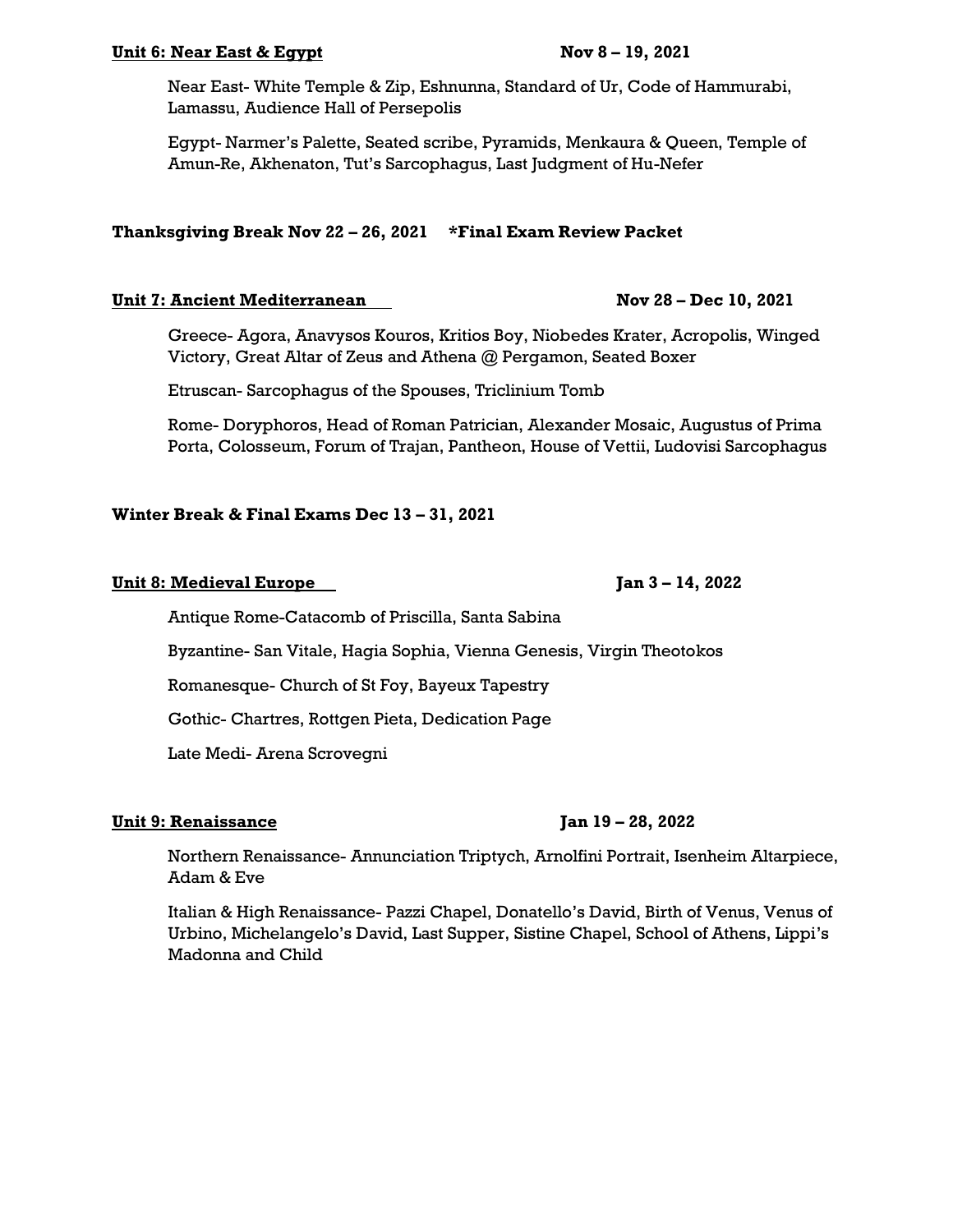#### **Unit 10: Baroque & Rococo Jan 31 – Feb 11, 2022**

Protestant Reformation- Martin Luther, Allegory of Law & Grace

Italian Baroque- Calling of St Matthew, Ecstasy of St Teresa, Il Gesu

Flemish & Dutch Baroque- Henri IV Receives Portrait of Marie de Medici, Woman Holding a Balance, Fruit & Insects, Las Meninas, Rembrandt Self Portrait

French Baroque & Rococo- Versailles, The Swing, Tete a Tete

### **Unit 11: Colonization of America Feb 14 – 25, 2022**

Mexico- Codex Mendoza, Spaniard & Indian Produce Mestizo, Virgin of Guadalupe, Sor Juana, The Two Fridas, Dream of Sunday Afternoon

South America- Angel with Arquebus

North America- Painted Elk Hide, Trade (For White People)

World Fair- Oxbow, Valley of Mexico

Expert Packet Review Project

### **Unit 12: Neoclassical, Romantic, Realism Feb 28 – Mar 11, 2022**

Neoclassical- Philosopher Giving Lecture at the Orrey, Oath of Horattii, Monticello, George Washington

Romanticism- Y No Hai Remedio, Liberty Leading the People, Slave Ship

Realism- Stone Breakers, Olympia

Photography- Daguerre, Horse in Motion

**Spring Break Mar 14 – 18, 2022 \*Extra Credit Review Packet**

### **Unit 13: Impressionism, Post-Imp, and Expressionism Mar 21 – Apr 1, 2022**

Impressionism- St Lazare Station, Burghers of Calais, The Coiffure Post-Impressionism- Starry Night, Mt St Victoire, Who Am I? Expressionism- Kirchner Self Portrait, Memorial Sheet for Karl Liebknecht

### **Unit 14: Modern Art I April 4 – 14, 2022**

Abstract Expressionism- Improv 28, Woman I, The Bay

Cubism- Les Demoisselles, The Portuguese, Great Migration, The Jungle

Architecture- Carson Pirie Scott Building, Seagram Building, Villa Savoye, Fallingwater, Gugenheim Bilbao